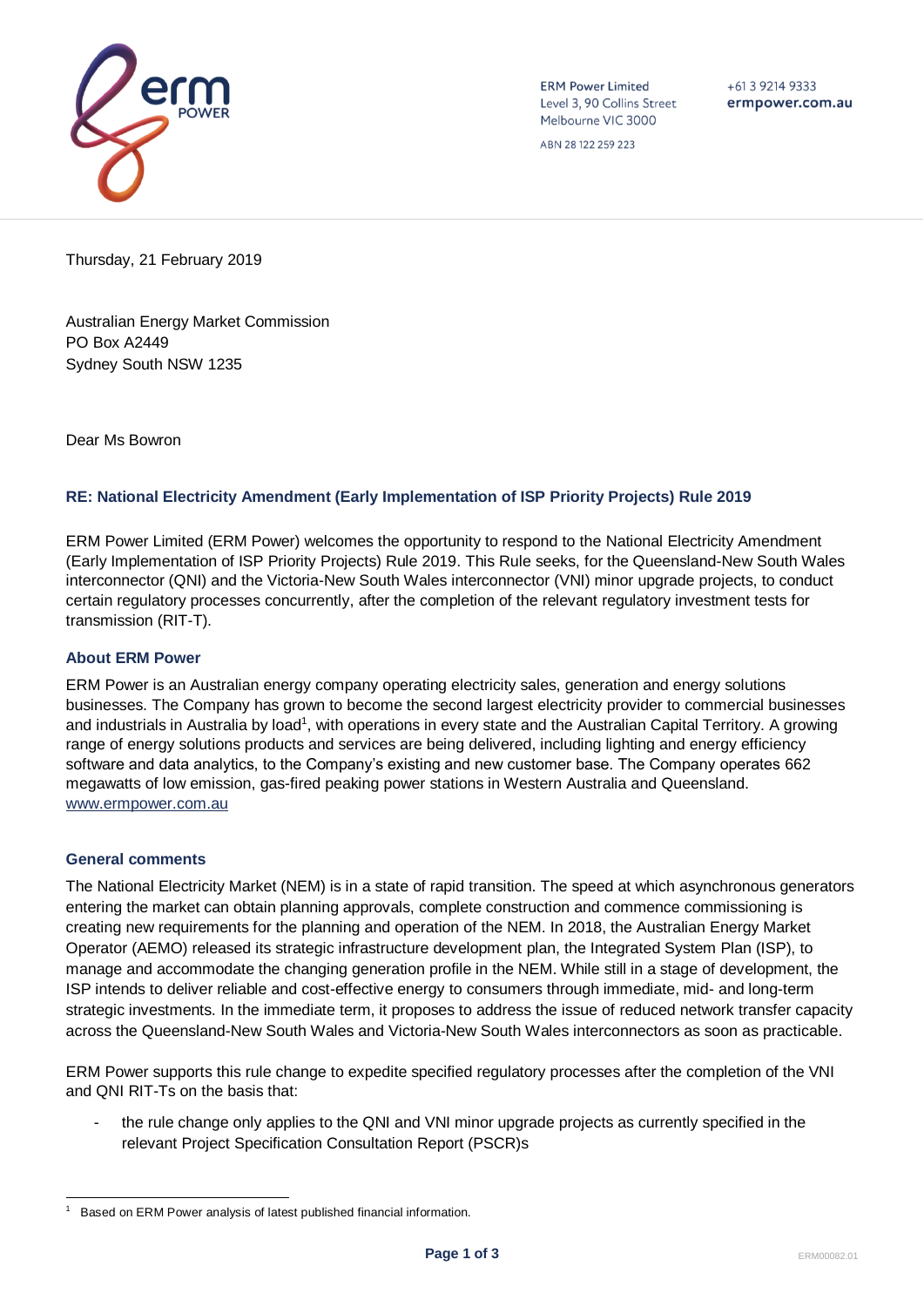

- efforts to accelerate RIT-T and associated processes do not outweigh the need for a carefully considered approach to coordinated investment in transmission
- the integrity, robustness and rigour of the current RIT-T framework is not compromised in future

## **VNI and QNI Project Specification Consultation Report (PSCR)s**

ERM Power supports the strategic implementation of the minor Priority 1 VNI and QNI projects identified in the 2018 ISP, demonstrated through our active engagement with transmission network service providers (TNSPs) through the QNI and VNI transmission transfer capacity consultation projects. We emphasise that initiatives to accelerate the deliberation of group 1 recommendations of the 2018 ISP, namely the near-term construction of transmission assets to maximise economic use of existing resources, should be explored. However, our support is qualified on the condition that this rule change firstly, applies only to the minor augmentation works as detailed in the QNI and VNI PSCRs, and secondly, on the basis that these projects are successful in passing a detailed RIT-T assessment. Current processes must be maintained to ensure the need for coordinated investment in generation and transmission does not overextend to impact the rigour and due process of current regulatory processes.

## **Maintenance of RIT-T processes**

The current RIT-T process ensures that the regulated investment in transmission only occurs when there is a demonstrated net market benefit, and ensures that allocation of costs for the regulated investment is efficient and fair. ERM Power believes that in general, the RIT-T process has performed well to ensure the best interests of the NEM are maintained. Nonetheless, the RIT-T process should be improved by addressing the current RIT-T process whereby proponents of the network augmentations are undertaking the benefit modelling analysis. We believe use of modelling services independent of the proponents and coordinated by the Australian Energy Regulator would be a beneficial change to the RIT-T.

ERM Power recommends that although this rule change does not alter or impact the RIT-T framework, any subsequent changes to the National Electricity Rules (NER) or regulation must not compromise the integrity or rigour of the current RIT-T process. This is essential for ensuring that cost allocation associated with investment risk for new transmission infrastructure does not burden consumers.

### **Coordinated investment in generation and transmission**

This rule change is part of a broader strategic effort to improve coordination of generation and transmission investment. The Australian Energy Market Commission (AEMC)'s Coordination of Generation and Transmission Investment Review final report supports actioning the ISP and proposes amendments to AEMO's ISP to improve its transparency and consultation processes to make the ISP an actionable report. Once implemented, these changes should improve the ISP and assist with the efficient progression of associated changes to the NER.

We welcome acceleration of existing regulatory processes so long as the integrity of the process remains. ERM Power reiterates that the provision of and improvement to the accuracy and transparency of information to the market regarding connection capability and connection impacts on network congestion<sup>2</sup> remains the key issue to be addressed and will enable efficient transmission investment. It is important that the drive for accelerated investment does not lead to outcomes that fail to consider the broader need for improvements to current connection frameworks.

l <sup>2</sup> As detailed in ERM Power's submission to the Coordination of Generation and Transmission Investment review